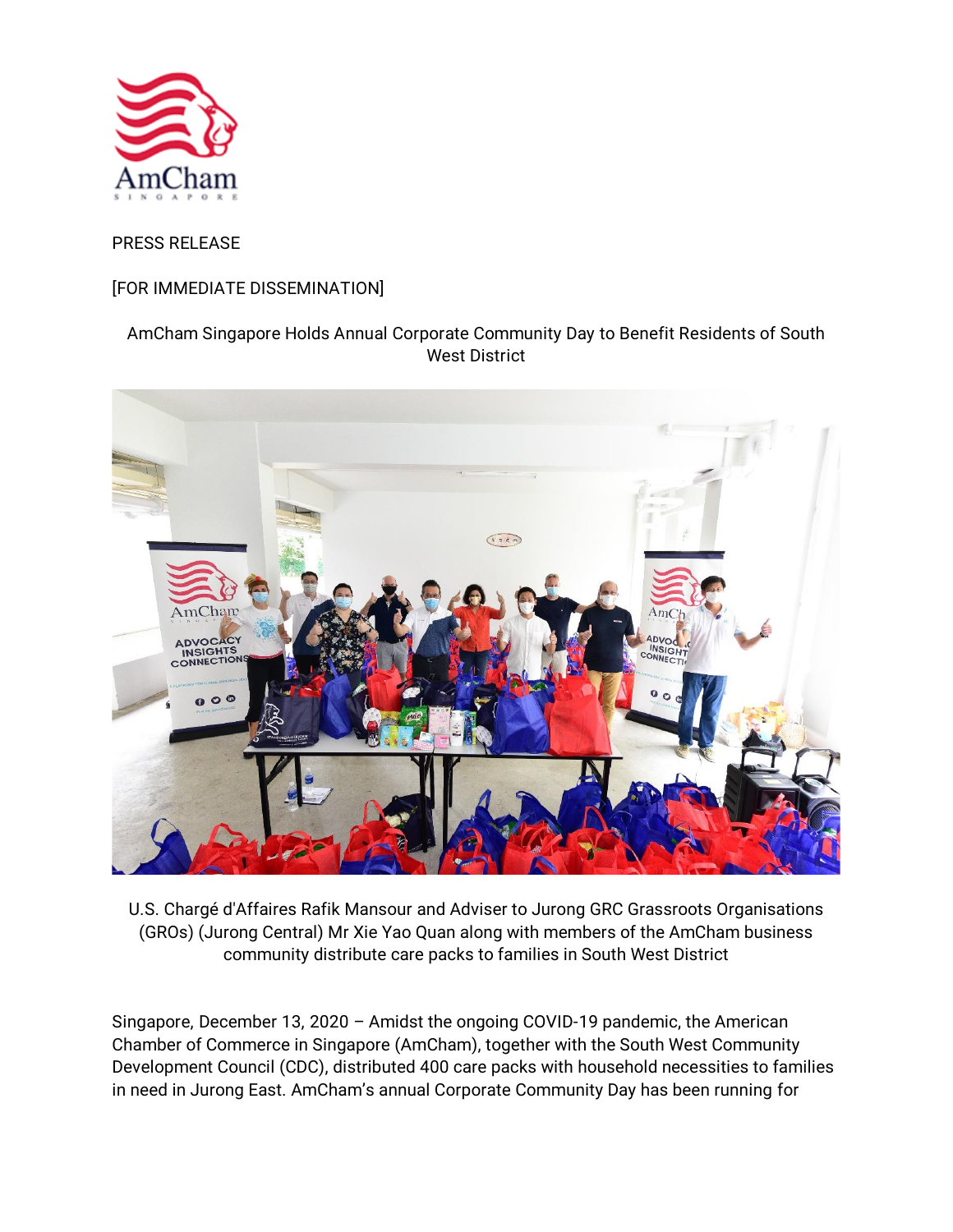more than 15 years and aims to build stronger ties with Singapore by giving back to the community.

Graced by U.S. Chargé d'Affaires Rafik Mansour with remarks by Adviser to Jurong GRC Grassroots Organisations (GROs) (Jurong Central) Mr Xie Yao Quan, this initiative is part of the Adopt @ South West program. It also marks the second year of AmCham's charity partnership with South West CDC.

Mr Xie said, "I would like to thank Amcham for their generous contribution to benefit less privileged households in the Jurong Central community despite the current pandemic situation. Residents have told me they greatly appreciate this thoughtful gesture by Amcham, which comes in timely as we head into the year-end festive season."

AmCham CEO Dr Hsien-Hsien Lei commented, "AmCham member companies represent the best of American business values: free enterprise, fairness, creativity, respect for people from diverse backgrounds, and optimism. We remain committed to the Singapore community through these difficult times and will continue to champion corporate social responsibility."

In line with the latest COVID-19 safety regulations, AmCham members made both cash and inkind donations which 23 AmCham and US embassy staff, AmCham's Board of Governors, and other volunteers helped to assemble. More than 400 care packs were distributed to residents at Blk 373/374 Jurong East Street 32.

Ms Low Yen Ling, Mayor of South West District remarked, "South West CDC greatly values the contributions of our partner, AmCham. The care pack distribution marks AmCham's solidarity with Singapore and our South West community amid the pandemic. Trade associations like AmCham play a vital role in helping firms grow and overcome the COVID-19 crisis. Together, we will continue our partnership to build resilient enterprises as well as a stronger Singapore."

##

### About AmCham Singapore

Established in 1973, the American Chamber of Commerce in Singapore (AmCham Singapore) is the largest and the most active international business association in Singapore and Southeast Asia, with over 4,700 members representing nearly 600 companies. Our Chamber comprises 14 industry-specific committees: seven sectoral and seven functional.

AmCham is a forward-thinking, business-progressive association. Our mission is to create value for our members by providing advocacy, business insights, and connections. Our membership includes American companies and Singaporean and third-country companies with